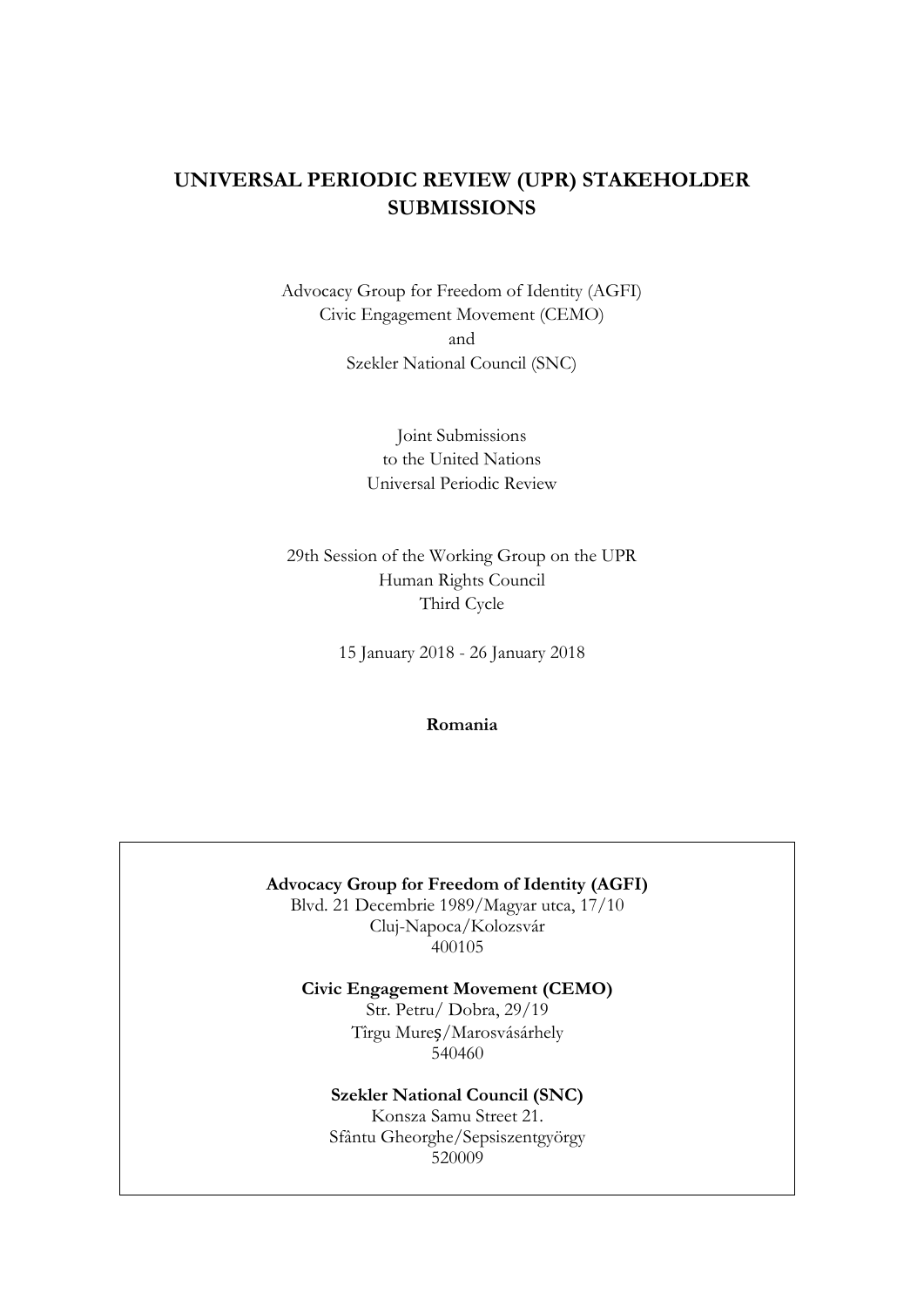### **I. Executive Summary**

This memorandum is jointly submitted by Advocacy Group for Freedom of Identity (AGFI), Civic Engagement Movement (CEMO) and Szekler National Council(SNC) in advance of the third periodic review of Romania at the Human Rights Council. It addresses three crucial areas of minority rights: 1) Public use of minority languages 2) Rights of minorities *to* and *in* education 3) rights of minorities to exercise fully and effectively all their human rights without any discrimination, particularly the right of freedom of peaceful assembly.

It summarises the submitting organisations' observations on the progress and shortcomings of Romanian relation to the implementation of relevant accepted recommendations. While the submission address minority rights issues in general, it focuses in particular on the situation of the Hungarian community, the largest minority in Romania, amounting to 6.5% of the population.<sup>1</sup> This memorandum also includes recommendations on how the Working Group should encourage the government of Romania to address these issues.

**AGFI** is a human rights organisation based in Cluj-Napoca/Kolozsvár working to promote and protect human and minority rights as well as strengthen democratic values, rule of law, and transparency through litigation and advocacy.

**[CEMO](http://www.cemo.ro/)** is a human rights NGO based in Tîrgu Mureș/Marosvásárhely founded in 2007. CEMO has developed and implemented a wide range of advocacy projects focusing on the implementation of linguistic and other minority rights of the Hungarian community as set in domestic law and relevant international treaties.

**[SNC](http://sznt.sic.hu/)** is a civil society based regional movement created in 2003 to defend and advocate for the human and minority rights, including self-determination, of the Szeklers, a Hungarian speaking regional community in southeast Transylvania, Romania.

### **II. Public use of minority languages**

Recommendations accepted: 199.26, 109.28, 109.38, 109.42, 109.44, 109.45, 109.49, 109.47

#### **A. Linguistic landscape of public spaces**

1. "Language rights are effective only if they can be enjoyed in the public sphere" and right to use one's language in public is one of the main means to "assert and preserve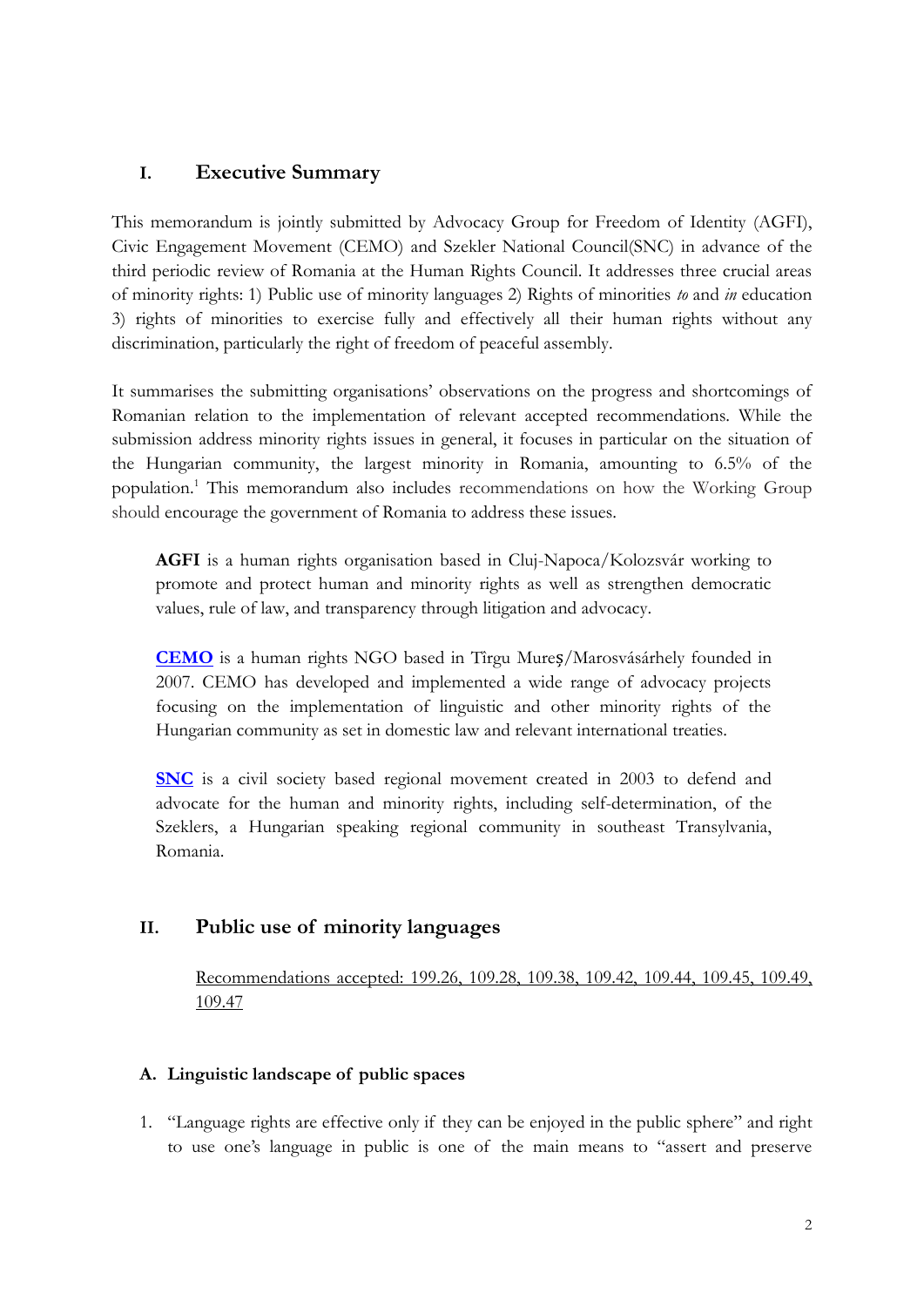linguistic identity."<sup>1</sup> It also enables every person belonging to a minority to exercise their freedom of expression. Moreover, the linguistic landscape of public spaces carries a symbolic meaning. Monolingual landscapes often serve to canonise a particular language or culture, while multilingual public signs convey an important message about the acceptance and accommodation of minority languages and the legitimacy of their uses<sup>2</sup> International minority rights law, elaborated in Articles 10 and 11 of the Framework Convention for the Protection of National Minorities (FCNM) and Article 10 of the European Charter for Regional or Minority Languages (ECRML), contains the main principles relating the use of the minority languages in public. They stipulate that, *inter alia*, provisions must be made for topographical indications to be displayed also in minority languages in areas traditionally inhabited by substantial numbers of persons belonging to a national minority.

- 2. While Law no 215/2001 on public administration requires the use of minority languages for signs indicating the names of localities where a minority community represents over 20% of the local population, its relevant provisions are implemented in an unsatisfactory manner. Please see Appendix 1.
- 3. Local authorities often interpret this threshold requirement in an overly restrictive manner. For instance, in Cluj-Napoca/Kolozsvár—the home of the 2<sup>nd</sup> largest Hungarian community in Romania— the Hungarian community represented 23% of the population according to the latest census (i.e. 1992) at the time of the enactment of the law. However, the local government failed to implement the law and claimed that they were not required to display multilingual place signs because the percentage of Hungarians has fallen under 20% since then. A collective lawsuit joined by over 370 claimants was initiated to address the issue. In its judgment on 21 February 2017 the Court ordered the display bilingual place-name signs clarifying a legal uncertainty about the use of census data to interpret the threshold requirement.
- 4. Furthermore, despite sufficient demand, in many areas traditionally inhabited by substantial numbers of members of the Hungarian community, street names remain monolingual or partially bilingual. This is partly due to the fact that the Law no 215/2001 does not explicitly require the display of street names in the minority language, causing legal uncertainty. For example, the state level equality body, the National Council for Combating Discrimination (NCCD) declared the monolingual and partially bilingual

<sup>&</sup>lt;sup>1</sup> ACFC Third Commentary on Language Rights (Language Rights Commentary) adopted on 24 May 2012, paras51-52.

 $2^{2}$  ACFC Third Commentary on Language Rights (Language Commentary) adopted on 24 May 2012, para 67.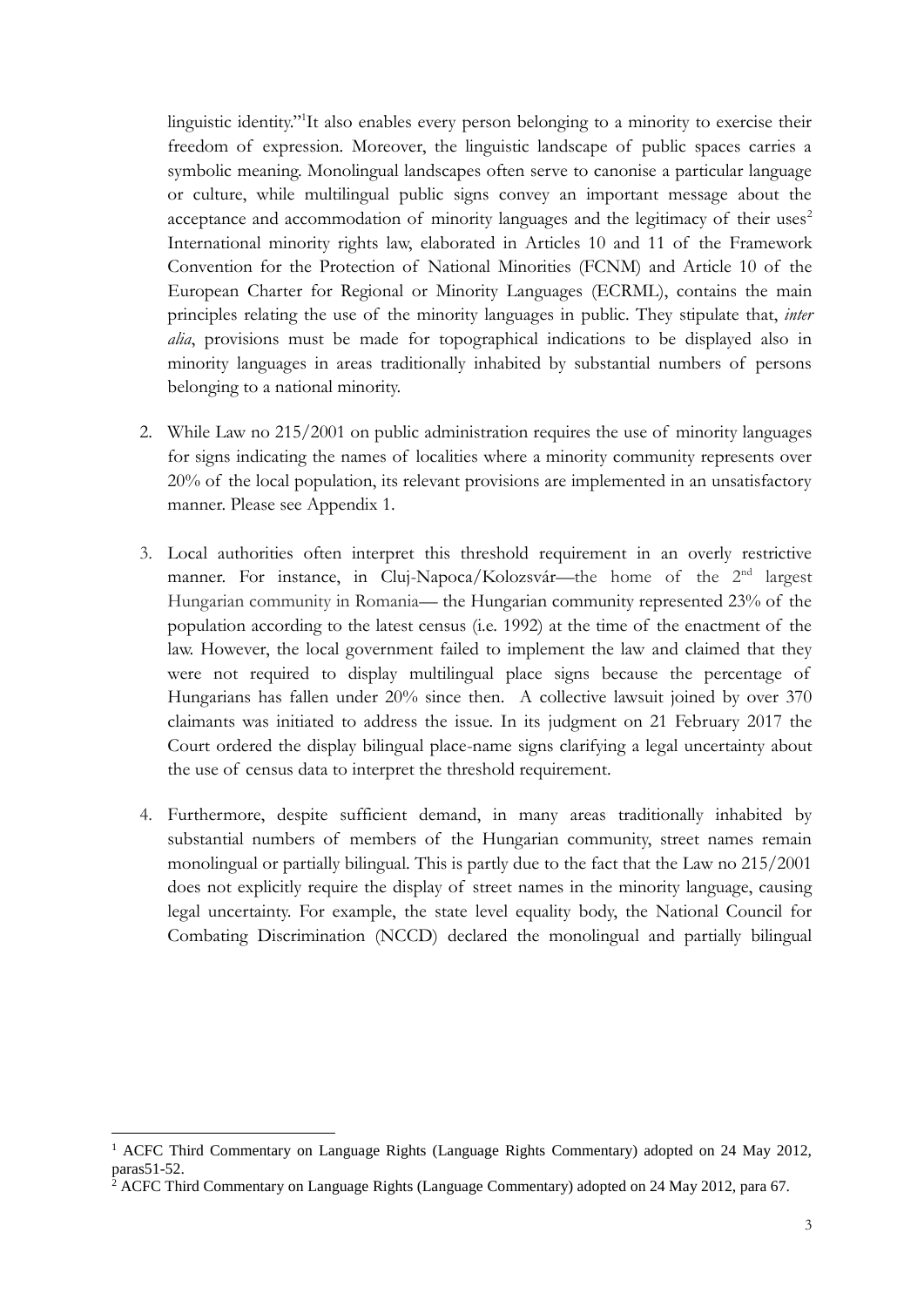format of street signs Tirgu Mureş/Marosvásárhely<sup>3</sup>discriminative, <sup>4</sup>but the Court of Appeal overturned the decision.<sup>5</sup>

5. In Satu Mare/Szatmárnémeti, Oradea/Nagyvárad and Tîrgu Mureș/Marosvásárhely street-signs are monolingual. When requests were submitted to display them, local authorities stressed in their official reply that irrespective of relevant international treaties domestic law does not stipulate this legal obligation. Indeed, they incorrectly stated that it does not allow the display of bilingual street signs.<sup>6</sup>The First Instance Court in Satu-Mare/Szatmár ruled that bilingual street signs do not need to be displayed despite the Hungarian community making up 40 percent of the population.<sup>7</sup>

## **B. Use of minority languages in relations with administrative authorities in areas inhabited by national minorities traditionally or in substantial numbers**

- 6. International minority rights law provides the conditions under which minority languages should be used in relations with administrative authorities. For example Article 10 of the FCNM guarantees the rights to use the minority language in relations with administrative authorities "in areas inhabited by persons belonging to national minorities traditionally or in substantial numbers, if those persons so request and where such a request corresponds to a real need."
- 7. Moreover, through the ratification of the ECRML with regards to the Hungarian language the Romanian Government assumed the responsibility, *inter alia,* to take the proper measures to:
	- *ensure the use of Hungarian language in written or oral form during administrative process;*
	- *make available frequently used administrative texts and forms in Hungarian and ensure that users of minority languages van submit these documents in their own language;*
	- *allow the administrative authorities to draft documents in Hungarian;*
	- *encourage the publication by regional authorities of their official documents also in Hungarian;*
	- *allow publications by local authorities of their official documents also in Hungarian;*

<sup>&</sup>lt;sup>3</sup>The town gives home to the largest urban Hungarian community and 42.8% of the population declares itself Hungarian.

<sup>4</sup>NCCD decision No 421/2014. The NCCD relied on *inter alia* on the Article 11.3 of the FCNM, the 3rd state report submitted to the AC FCNM, as well as the local anti-discrimination law in its reasoning.

<sup>&</sup>lt;sup>5</sup> Appeal number 39713 from September 24, 2014. An appeal request was submitted to the High Court of Cassation and Justice in June 2015 (**High Court of Cassation and Justice,** case No 335/43/2014.) The case remains pending; no hearing has taken place to this date.

<sup>&</sup>lt;sup>6</sup> In 2016 CEMO has initiated court cases against the mayor's office of Tîrgu Mureș-Marosvásárhely, Oradea/Nagyvárad, Satu Mare/Szatmárnémeti as several hundred thousands of Hungarians are being affected in these three localities.

<sup>7</sup>Decision 599/2017 from 23 March, 2017. The decision is currently being appealed.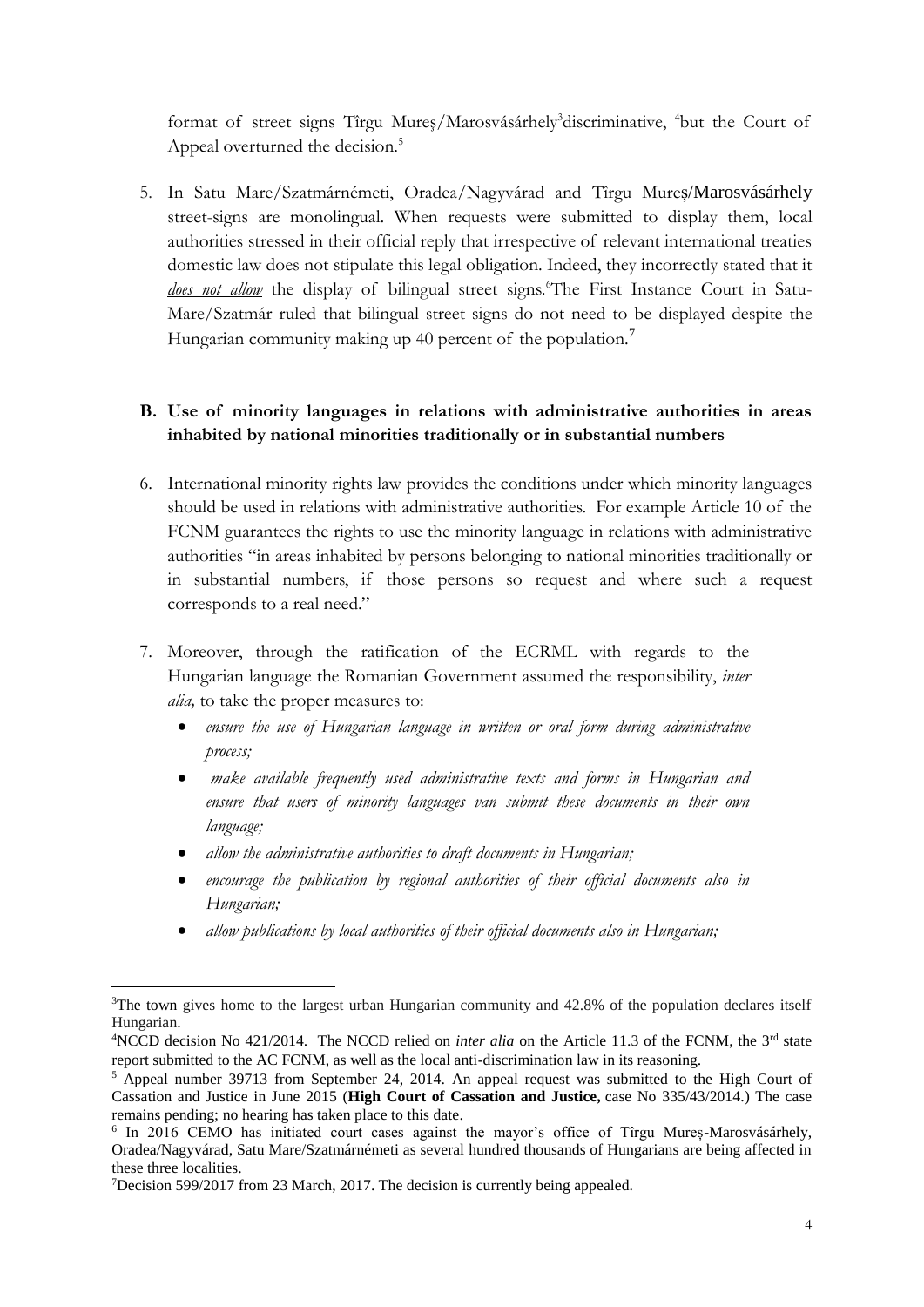*ensure that the Hungarian language is used in the provision of the service, including the possibility of submitting and receiving all relevant document in Hungarian.<sup>8</sup>*

To fulfil the abovementioned commitments, Romania also pledged to take steps to recruit and train officials in relevant minority languages.

- 8. The Law no. 215/2001 on public administration regulates the use of minority languages in relation with administrative authorities, yet its implementation is very weak and irregular. For example, relevant provisions of the law stipulate the minority languages speakers can submit oral or written applications and receive a reply in minority languages where the 20% threshold is reached. However, these provisions are rarely implemented due to lack of proper methodological provisions for their applications, weak sanctioning system, non-existence of special budget allocation, and lack of linguistic skills of public servants<sup>9</sup>
- 9. Moreover, Law 215/2001 is not fully in line with Romania's obligations stemming from its ratifications of relevant international instruments. For instance, the ECRML guarantees for administrative forms in minority language; however, the relevant provision of the law provide for administrative forms only in Romanian. However, the most recent attempt to amend the law to ensure effective transposition of rights led to anti-Hungarian, nationalistic political discourse. Leading political figures and the Romanian mass-media considered the law-harmonising aspirations of the Hungarian community – with regards to the ratified minority language rights – unconstitutional, illegitimate and anti-Romanian.<sup>10</sup>

# **III. Rights of minorities to and in education**

Recommendations accepted: 109.26, 109.28, 109.29, 109.30, 109.35, 109.38, 109.42, 109.44, 109.45, 109.49, 109.47

Recommendations partially accepted: 109.116, 109.118, 109.123, 109.124

10. International human and minority rights law guarantees not only the right of members of minorities "to good quality, free primary education and equal access to secondary

<sup>8</sup>ECRML, Article 10.

<sup>9</sup>Public servants' linguistic skills are not an employment criteria but the result of the demographic composition of an administrative unit. Furthermore, Hungarians are especially underrepresented in the military and police even where Hungarians are a majority.

 $10$ Former president Traian Basescu distorted historical facts in order to appeal to nationalistic sentiments in his facebook post: <https://www.facebook.com/PresedinteleTraianBasescu/posts/1676336662379878> Journalist Marius Diaconescu considers the amendments of language rights a 'trap' prepared by the Democratic Alliance of Hungarians from Romania:

[http://adevarul.ro/news/eveniment/capcanele-udmr-uluidin-legea-utilizarii-limbii-maghiare-administratie-](http://adevarul.ro/news/eveniment/capcanele-udmr-uluidin-legea-utilizarii-limbii-maghiare-administratie-1_5948c66b5ab6550cb850b162/index.html)[1\\_5948c66b5ab6550cb850b162/index.html](http://adevarul.ro/news/eveniment/capcanele-udmr-uluidin-legea-utilizarii-limbii-maghiare-administratie-1_5948c66b5ab6550cb850b162/index.html)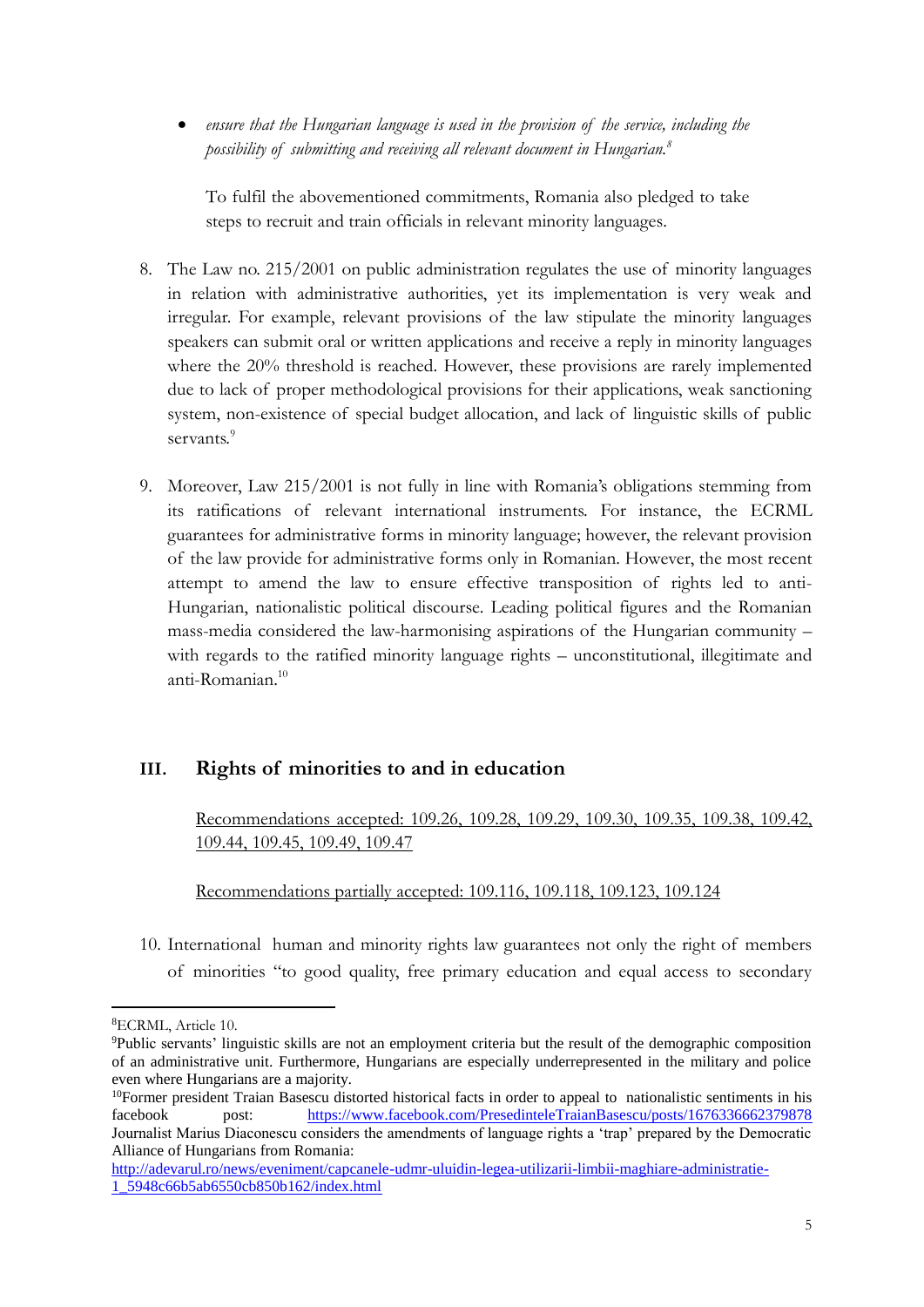education *(right to education*) but also sets "standards on how such education should be shaped in terms of content as well as form *(rights in education*) in order to facilitate the development of the abilities and personality of the child, guarantee child safety and accommodate the linguistic, religious, philosophical aspirations of pupils and their parents."<sup>11</sup> Indeed, language is a crucial component of individual and collective identity, and measures to protect and develop the languages of minorities have a crucial role not only in preserving individual identity, but also ensuring equal access to education."<sup>12</sup>

#### **A. Education in Minority Languages and Equal Access to Education**

#### **1. Numerical thresholds for creation of classes**

- 11. The Law No 1/2011 on Education establishes the minimum, maximum as well as average number of pupils for classes for each education level. While these thresholds should apply equally to both Romanian and minority language classes and schools, they are sometimes interpreted in a restrictive and discriminatory manner by the School Inspectorates, prejudicing the Hungarian children's equal access education.
- 12. For instance, a problem arose recently in Cluj/Kolozs County in relation to establishing an art class in a Hungarian school. While in secondary educational institutions, a class must have on average 25 pupils, but not less than 12 and not more than 30 pupils. While the Country School Inspectorate approved the start of two art classes in a Romanian school—one having 17 and the other having 18 pupils— it disapproved the request for establishing an art class in a Hungarian school for 16 pupils, claiming that the number of students would be insufficient.<sup>13</sup>Furthermore, these children now must attend other non-art—classes, resulting in cases when the number of pupils is over the maximum limit, thus jeopardising the quality of minority language education of aloof these children. While in a recent decision the NCCD found the practice of the county's School Inspectorate discriminatory, violating the Hungarian students' right to education in mother tongue,<sup>14</sup> the problem has not been remedied yet.

#### **2. Enrolment plans and available places and classes for Hungarian pupils**

13. Another major issue posing threat to equal access to education is related to the enrolment plan through which School Inspectorates regulate the number of available places and classes for pupils starting each school year. In Mureș/Maros County's discrepancies were already discovered in the Draft School Enrolment Plan for the 2009- 2010 school year. For Hungarian students, the draft school enrolment plan allocated only

<sup>&</sup>lt;sup>11</sup> ACFC First Commentary on Education under the FCNM(Education Commentary) adopted on 2March 2006. <sup>12</sup>Language Commentary, para 72.

<sup>&</sup>lt;sup>13</sup> The name of the affected Hungarian school is Apáczai Csere János; and that of the Romanian one is Romulus Ladea.

<sup>14</sup> Decision no. 273/2017 of NCCD.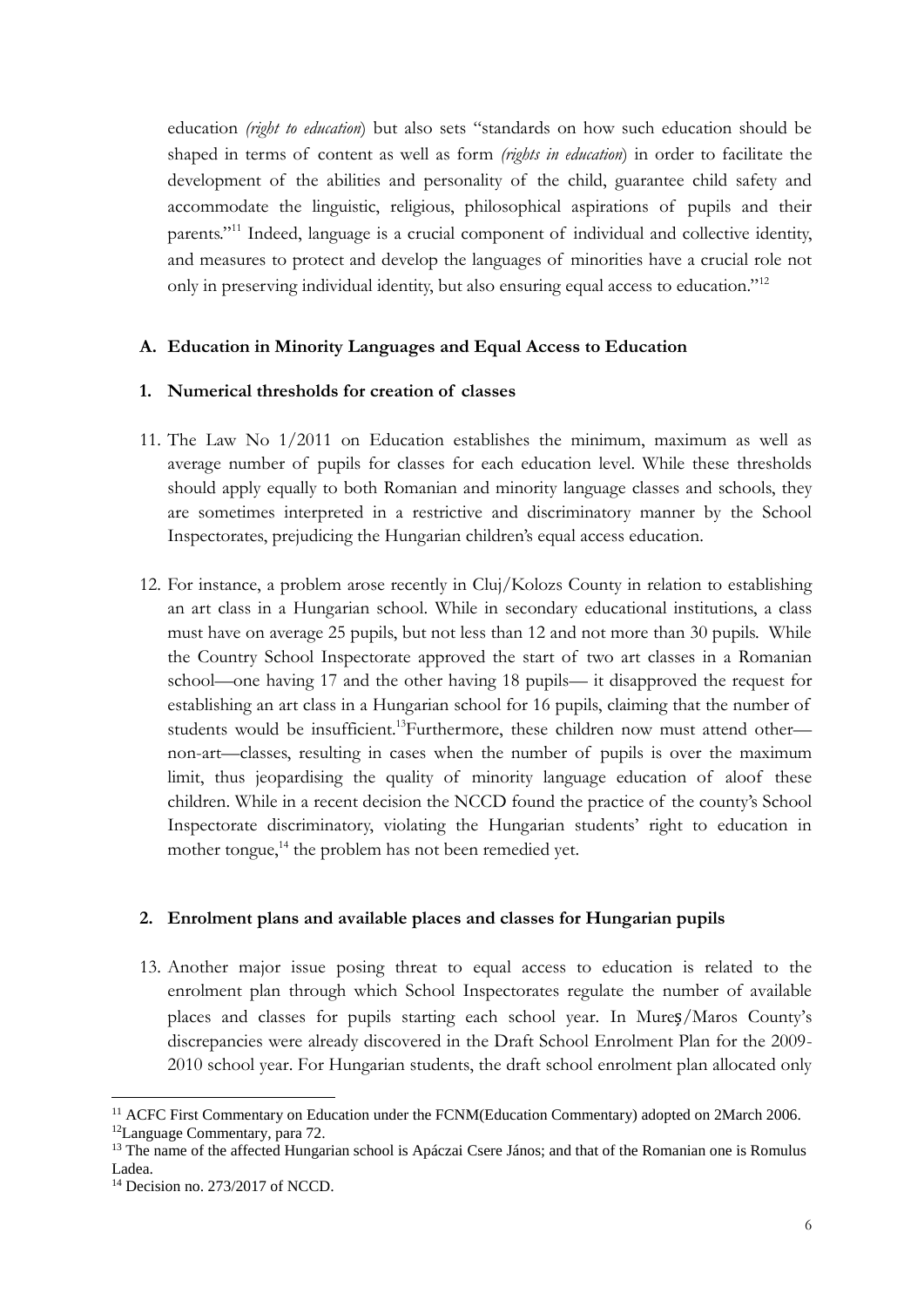1,400 places for 1,862 elementary school graduates, while in the case of Romanian language classes allocated 4,200 places for 3,700 Romanian graduates.<sup>15</sup>

14. The NCCD initiated an *ex officio* investigation in the case, found the practice of the county's School Inspectorate and the draft enrolment plan discriminatory, and recommended the School Inspectorate to revise the plan by increasing the number of Hungarian-language places.<sup>16</sup> While the figures were initially raised, they were modified three months later, necessitating a submission of another NCCD complaint. The NCCD reiterated again that the School Enrolment Plan was discriminatory<sup>17</sup> however, despite these decisions; the issue has remained unresolved up to this date.

### **3. Physical and Financial Barriers to equal access to education**

- 15. Minorities face an additional challenge in accessing education in their mother tongue when there is no minority education institution in their settlement. The Law 1/2011 on Education stipulates that transportation to the nearest settlement where minority language education is available must be guaranteed, and it enumerates several types of support, from reimbursement of travel expenses to operation of school buses. However, this transportation support needs to be financed by the local council, and is not provided from the central budget through the Ministry. Thus, minority children living in poorer settlements are exposed to the problem that local councils cannot provide adequate transportation support. Moreover, due to the upper limit set for travel reimbursements by the Government Decision 29/2013, some minority children commuting to school receive only partial travel reimbursement.
- 16. A minority education monitoring project identified *inter alia* the following problems:
	- Some Hungarian children need to be transported by their parents (at own costs) or commute by foot to the nearest Hungarian language schools/classes as no school bus is operated in their area neither is travel reimbursed.
	- Some Hungarian children cannot attend the closest school where Hungarian education is available thus attend Romanian language classes because:
		- **a.** The school and the settlement are in two different counties, the school bus cannot operate across counties.
		- **b.** No school bus is operated nor is there a regular bus service between the two settlements.
		- **c.** Commuting is supported only for children who live near the school but not for those living farther-away.
		- **d.** The costs of their commuting are not reimbursed fully.<sup>18</sup>

<sup>&</sup>lt;sup>15</sup>This constitutes a violation of Article. 45, Paragraph 1 of the Law no.  $1/2011$  on national education as those children who dropped out of the allocated places were denied the right to study in their mother tongue in high school, and they were forced to continue their studies in Romanian.

<sup>16</sup> Decision no. 47, 2009 of NCCD.

<sup>17</sup>Decision no. 291/2009 of NCCD.

<sup>18</sup> http://iskolakveszelyben.ro/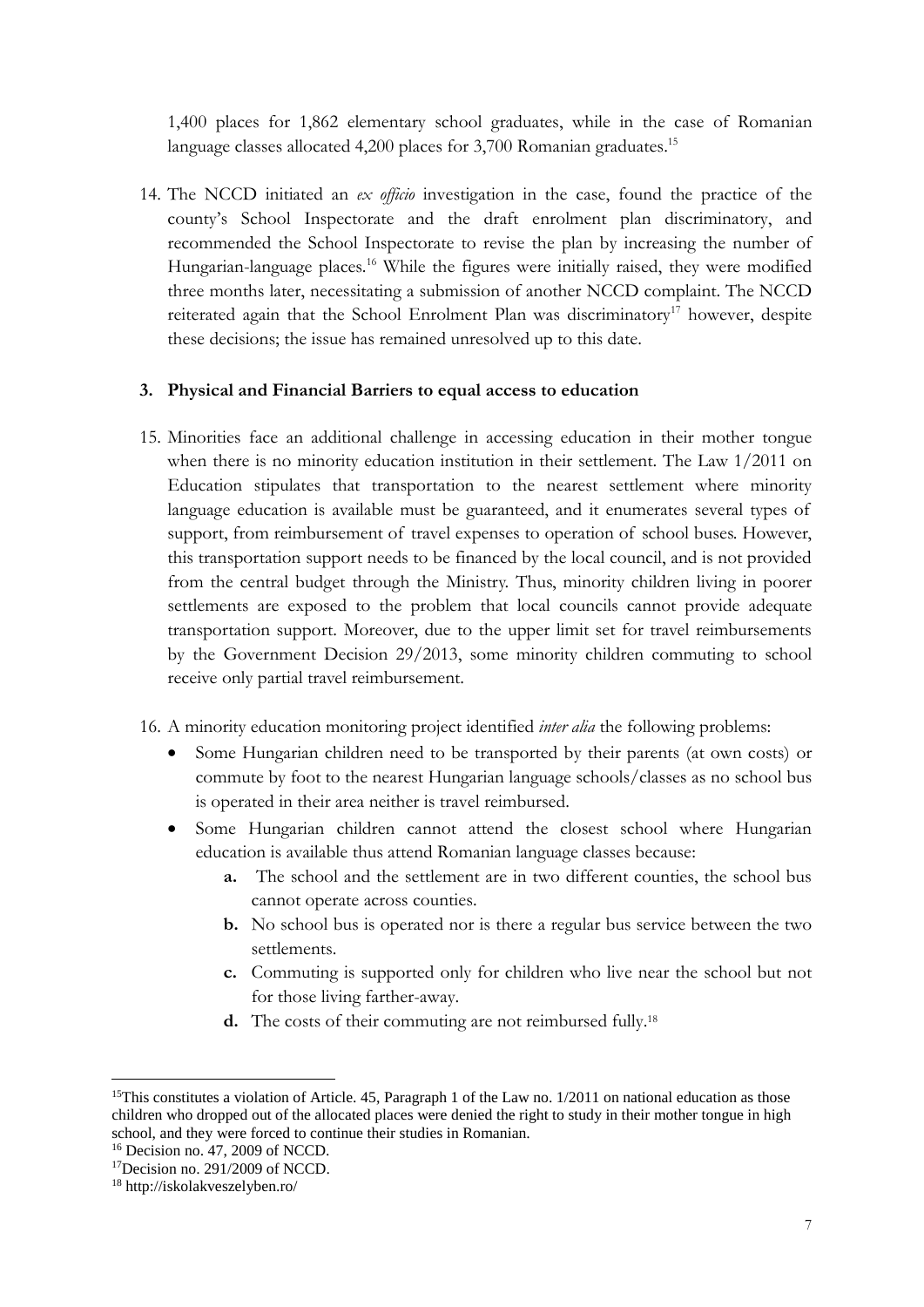#### **4. Equal access to technical and vocational education**

- 17. In many Hungarian language technical and vocational high schools, vocational subjects are still taught in Romanian due to shortage of teachers able to teach these subjects in Hungarian. The Committee of Experts on the ECRML (Committee) already highlighted this issue in 2012 as a problem and "*encourage[d] the Romanian authorities to ensure that there is a sufficient number of teachers able to teach subjects in Hungarian in technical and vocational education*."<sup>19</sup> Romania acknowledged that the issue still has not been resolved in its recent state report submitted to the Committee.<sup>20</sup>
- 18. The University of Medicine and Pharmacy of Tîrgu Mureș/Marosvásárhely (UMPT) is one of the eleven universities in Romania where medical training takes place, but it is the only one in the country that has a Hungarian line of study. However, despite clear legal provisions<sup>21</sup>, not all subjects are taught in Hungarian, thus Hungarian students receive practical and clinical training in Romanian. Moreover, the UMPT refused to establish Hungarian departments. In relation to these issues, the Ministry of Education issued an opinion (Letter 49858/06.10.2011 of the General Legal Directorate of the Ministry of Education) instructing the university to take all necessary steps to create independent Hungarian departments and ensure full-fledged Hungarian language teaching for students. Despite these clear ministerial instructions, the university has still failed to implement the relevant provisions of the law.<sup>22</sup>

#### **B. Content and form of education**

#### **1. Teaching of the official language**

1

19. Parallel to ensuring that minorities can learn and develop their language, measures to adequately develop minorities' proficiency in the official language are also necessary to ensure minorities' effective participation in public life, access to higher education and

<sup>&</sup>lt;sup>19</sup> Paragraph 499, Report of the Committee of Experts on the Charter for Regional or Minority Languages, ECRML (2012) 3, Strasbourg, 19 June 2012. Romania noted that the problem of teachers who teach specialized technical education in Hungarian language is mainly due to the fact that most teachers in specialized technical fields prefer to work in the private field.

<sup>&</sup>lt;sup>20</sup> Second periodical report presented to the Secretary General of the Council of Europe on the implementation by Romania of the European Charter for Regional or Minority Languages, MIN-LANG (2016) PR 2, Strasbourg, 2 March 2016, pp. 166.

<sup>21</sup>Article 135, Paragraph 4 of the Law no. 1/2011 on national education states that "*in the higher education system for national minorities, cycle I ensures academic graduate studies, cycle II ensures master studies, and cycle III PhD studies, as well as postgraduate education, in the mother tongue.*" Furthermore, Article 363 recognises the UMPT as one of the three multicultural and multi-language universities in Romania, requiring the establishments of independent departments for each language track.

<sup>&</sup>lt;sup>22</sup> Also, it is important to mention that the Ministry of Education did not use all its available means to intervene. According to Article 125, Paragraph 1 of Law no. 1/2011 on national education could use several measures to force universities to enforce the law. For example, such measures include the reduction or (temporary) elimination of funding from public sources.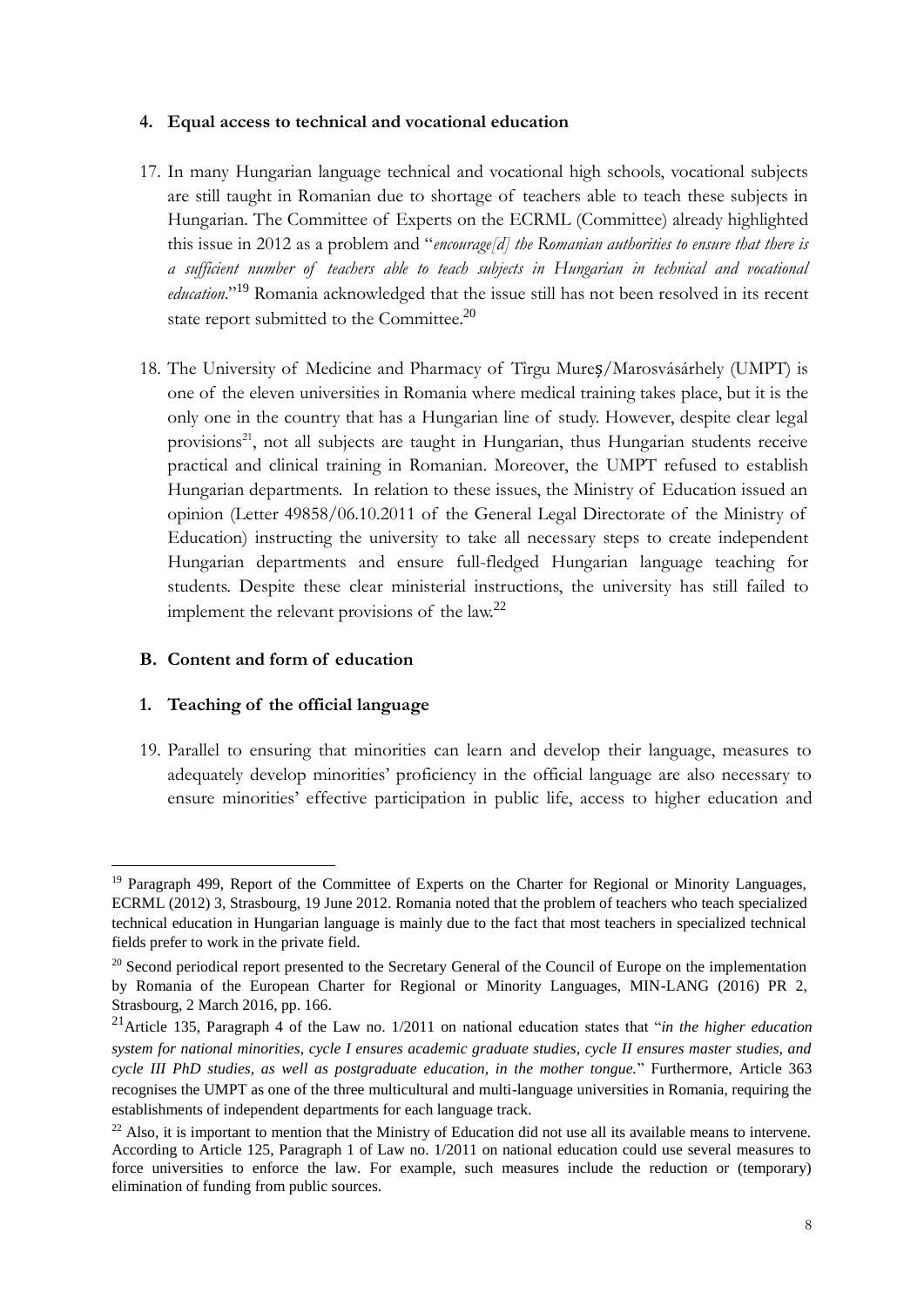access to employment.<sup>23</sup>Therefore, the education in Hungarian schools and classes should not prejudice the learning and teaching of the official language of the State.

20. The Law no 1/2011 on education states that Romanian language and literature should be taught as a second language to minority pupils. In 2001 a separate curriculum was introduced for primary schools, yet it was only recently adopted. Meanwhile, high schools teach the same curriculum to both minority speakers and native Romanian students. The absence of distinction has damaging effects. Hungarian speaking children from communities with a Hungarian majority struggle to learn Romanian and complete their schooling without satisfactory knowledge of the official language, hampering their effective participation in public and economic life. Additionally, Hungarian speaking students receive lower grades in Romanian language and literature when completing their Baccalaureate exam. This restricts their prospects when seeking university admissions.

### **2. Intercultural Content of Mandatory Curriculum**

- 21. Curricula should adequately reflect the diversity and plurality of society and the contribution of minorities to society."<sup>24</sup>This necessitates *inter alia* including information on the history and contribution of minorities to the cultural heritage and the society of the country in the curriculum.<sup>25</sup>
- 22. However, while minorities must learn the language and history of the majority, members of the majority do not acquire through education adequate knowledge of minorities' culture and historical perspectives. For instance, Romanian children seldom learn about Hungarian culture and history; nor do they acquire basic Hungarian linguistic skills, even in localities where Hungarians represent the majority.
- 23. Unless awareness of and respect for the linguistic and cultural diversity of society are promoted through education of both minorities and the majority and without introducing multiple perspectives into history teaching, understanding and acceptance of cultural differences will remain limited and intercultural dialogue and promotion of mutual understanding will be significantly hindered. History education is of crucial importance in this regard. There is a need not only to introduce the perspectives of minorities into history teaching but also to eliminate stereotypes and prejudices in history textbooks.
- 24. A comprehensive research carried out in 2016 by the *Center for Legal Resources*<sup>26</sup> analysed the representation of minorities in 13 history textbooks for  $7<sup>th</sup>$ ,  $11<sup>th</sup>$  and  $12<sup>th</sup>$  grade

<u>.</u>

<sup>23</sup>Language Commentary, para. 80.

<sup>&</sup>lt;sup>24</sup>UN Forum on Minority Issues, Compilation of Recommendation of the First Four Sessions 2008 to 2011, p.12.

 $^{25}$ Education Commentary, paras 40-41.

<sup>&</sup>lt;sup>26</sup> The Centre for Legal Resources (CRL) is a non-governmental, non-profit organisation, established in 1998 by the Open Society Foundation, which actively advocates for the establishment and operation of a legal and institutional framework that safeguards the observance of human rights and equal opportunities, free access to fair justice and which contributes to the capitalisation of its legal expertise for the general public interest.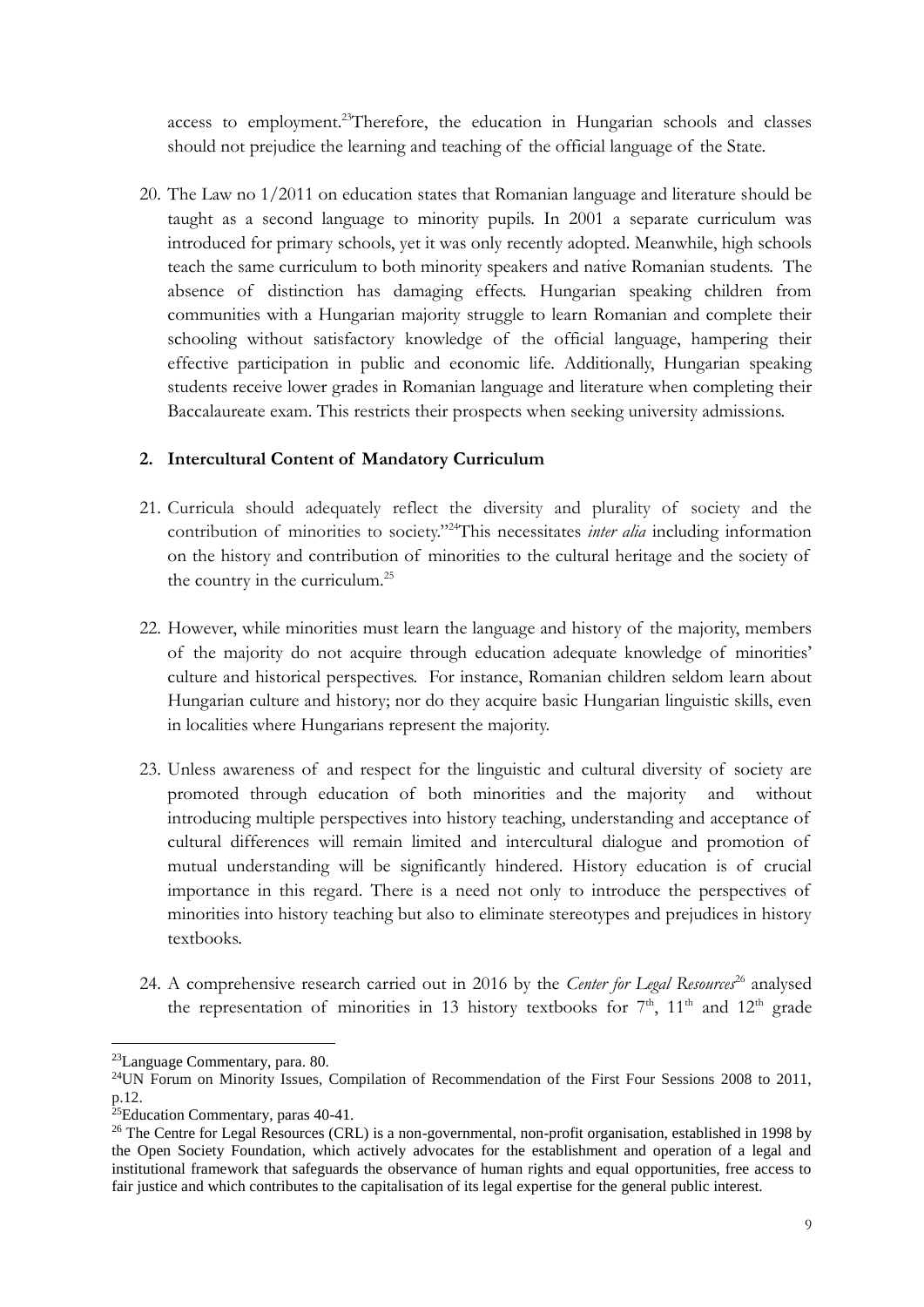students, approved by the Ministry of Education, Research and Youth for the 2015-2016 school year for secondary education.<sup>27</sup> The main findings of the research are the following:

- Most history textbooks focusing on the history of Romania omit the role of minorities in history and strengthen existing stereotypes;
- The Romanian community is presented as more autochthonous than other ethnic groups in these textbooks;
- The cohabitation of different ethnic groups in Transylvania before the First World War is presented mostly through interethnic conflict, depicting ethnic Hungarians as oppressors of ethnic Romanians;
- The Hungarian community's revisionist tendencies are presented without mentioning the anti-Hungarian policies of Romanian authorities between the two world wars;
- Textbooks fail to offer a fair representation of religious diversity. They mostly focus on the orthodox religion, and they often only refer to the Romanian Greek-Catholic church as a minority religion, failing to mention other autochthonous historical churches like Roman-Catholics, Calvinists, Lutherans or Unitarians.

### **3. Linguistic landscape in educational institutions**

- 25. Language also plays a significant role in promoting mutual respect among groups and social solidarity, and awareness of and respect for the linguistic diversity of society shall be promoted from an early age onwards.<sup>28</sup> This implies *inter alia* the need to provide "education about and of minority languages for the benefit of the majority language speakers and society as a whole,"<sup>29</sup> and to ensure fair representation of different languages in educational institutions.<sup>30</sup>
- 26. Linguistic landscape of educational institutions is of crucial symbolic importance. Monolingual landscape in schools projects an exclusionist view of culture into physical space, while multilingual landscape represents linguistic and cultural diversity and creates a favourable environment for intercultural understanding and respect for the linguistic diversity in educational institutions.
- 27. Significant improvements are needed in this regard. For example, in Tîrgu Mureș/Marosvásárhely, giving home to the largest urban Hungarian community, the school network includes approximately 45 educational institutions; most of them function as mixed schools, having both Hungarian and Romanian language taught classes. The internal and external linguistic landscape of these institutions are mostly

<sup>1</sup> <sup>27</sup>See: [http://www.crj.ro/wp-content/uploads/2016/11/CRJ-Analiza-Manuale-Istorie-educatie-fara](http://www.crj.ro/wp-content/uploads/2016/11/CRJ-Analiza-Manuale-Istorie-educatie-fara-discriminare.pdf)[discriminare.pdf](http://www.crj.ro/wp-content/uploads/2016/11/CRJ-Analiza-Manuale-Istorie-educatie-fara-discriminare.pdf)

<sup>28</sup> Language Commentary82.

<sup>29</sup>*Ibid*., para 79.

<sup>&</sup>lt;sup>30</sup> There is a pending case against the Mayor's Office related to this issue, and the first hearing is expected to take place within in September 2017.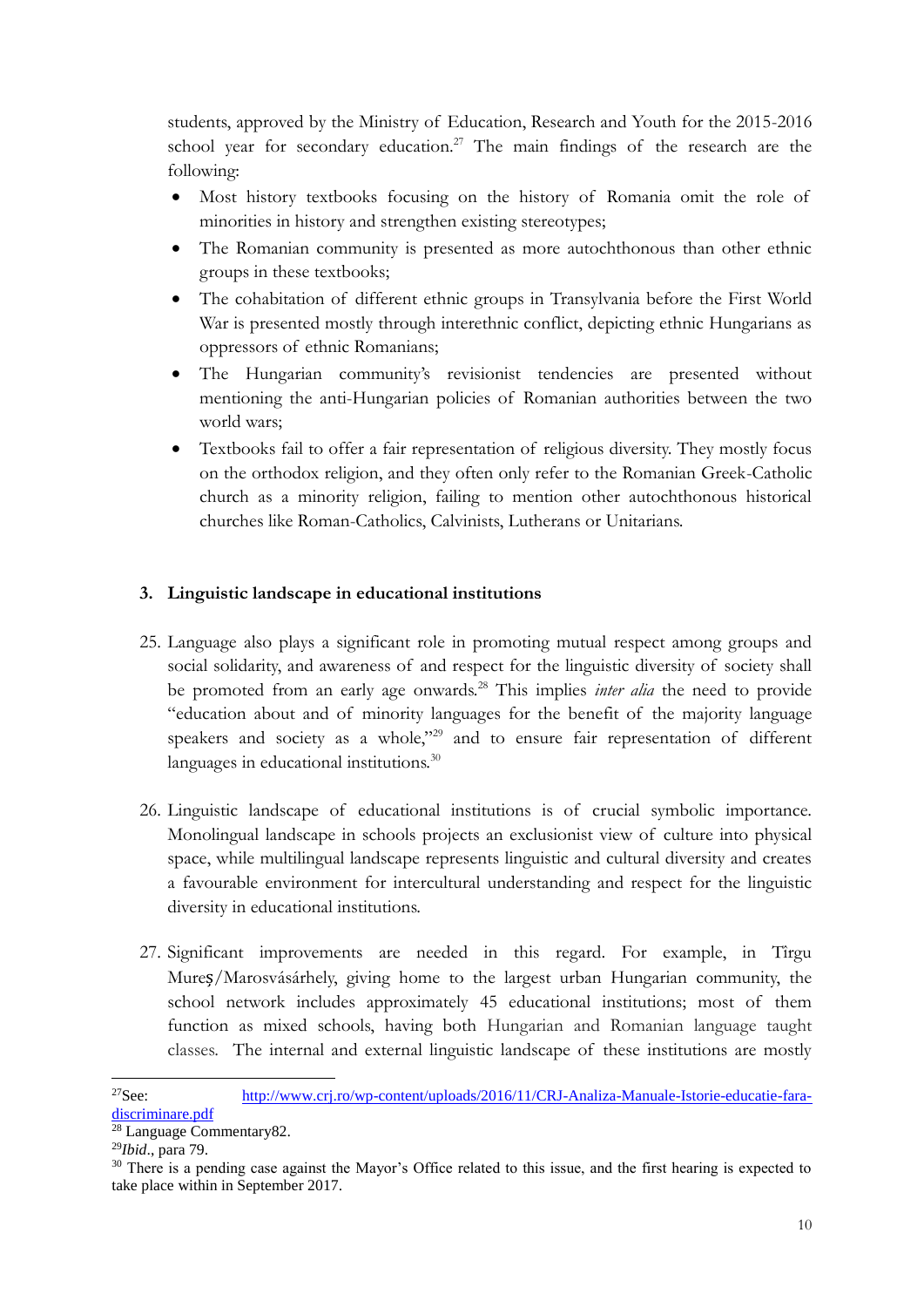exclusively Romanian; public interest information (e.g.: names of labs, offices, auxiliary premises, warehouses, workshops, *etc*.) including safety signs, and names of classrooms and administrative offices are monolingual (i.e. Romanian). Administrative personnel, school nurses and doctors, librarians often do not speak Hungarian, and elementary school pupils (between age 6 and 10) cannot communicate with them without their teachers, who need to act as translators and interpreters. The school projects and events are predominantly held only in Romanian. Educational institutions are named after famous Romanian literary and historical figures; only three institutions are named after Hungarian figures.

28. The NCCD found the monolingual linguistic landscape of schools discriminatory against Hungarian students<sup>31</sup> and has enumerated a set of criteria which must be implemented in order to create bilingual linguistic landscape in these institutions. Nevertheless, up until this date, only four primary schools and a small number of kindergartens have changed their linguistic landscape; the majority of the schools remained reluctant to implement the recommendation of the NCCD. Indeed, when civil society activists started a bilingual signs donation campaign, $32$  the School Directorate circulated a letter to the school network stating that internal spaces of the schools are the property of the Mayor's Office and institutions accepting and displaying the donated signs would be fined.<sup>33</sup>Since the situation remained unresolved, in 2016, another complaint was submitted to the NCCD regarding the linguistic landscape of approximately 30 educational institutions, including kindergartens, primary schools and middle schools, and vocational schools. So far, the NCCD found 17 institutions' linguistic landscape discriminatory against Hungarian children and students. 34

# **IV. Rights of minorities to exercise their right of freedom of peaceful assembly without any discrimination**

Recommendations accepted: 199.26, 109.38, 109.42, 109.44, 109.45, 109.49, 109.47

29. The right to assemble peacefully is essential to any functioning democratic system and is necessary to build a tolerant and pluralistic society. It is also an important minority right "since democracy does not simply mean that the views of the majority must always prevail" any abuse of a dominant position must be avoided and minorities need to be

<sup>&</sup>lt;sup>31</sup> In this initial complaint, four schools were included.

<sup>&</sup>lt;sup>32</sup> CEMO, with support of Hungarian parents, donated bilingual signs, including classrooms names, security signs, exit signs to the four schools. However, only one school accepted the donations.

<sup>&</sup>lt;sup>33</sup> There is a pending case against the Mayor's Office related to this issue, and the first hearing is expected to take place within the first half of 2017.

<sup>&</sup>lt;sup>34</sup> NCCD decisions: 623/December 12, 2017, 154/1<sup>st</sup> of March, 2017 (this decision covers 13 institutions), 399/ March 17, 2017. Other decisions are still pending.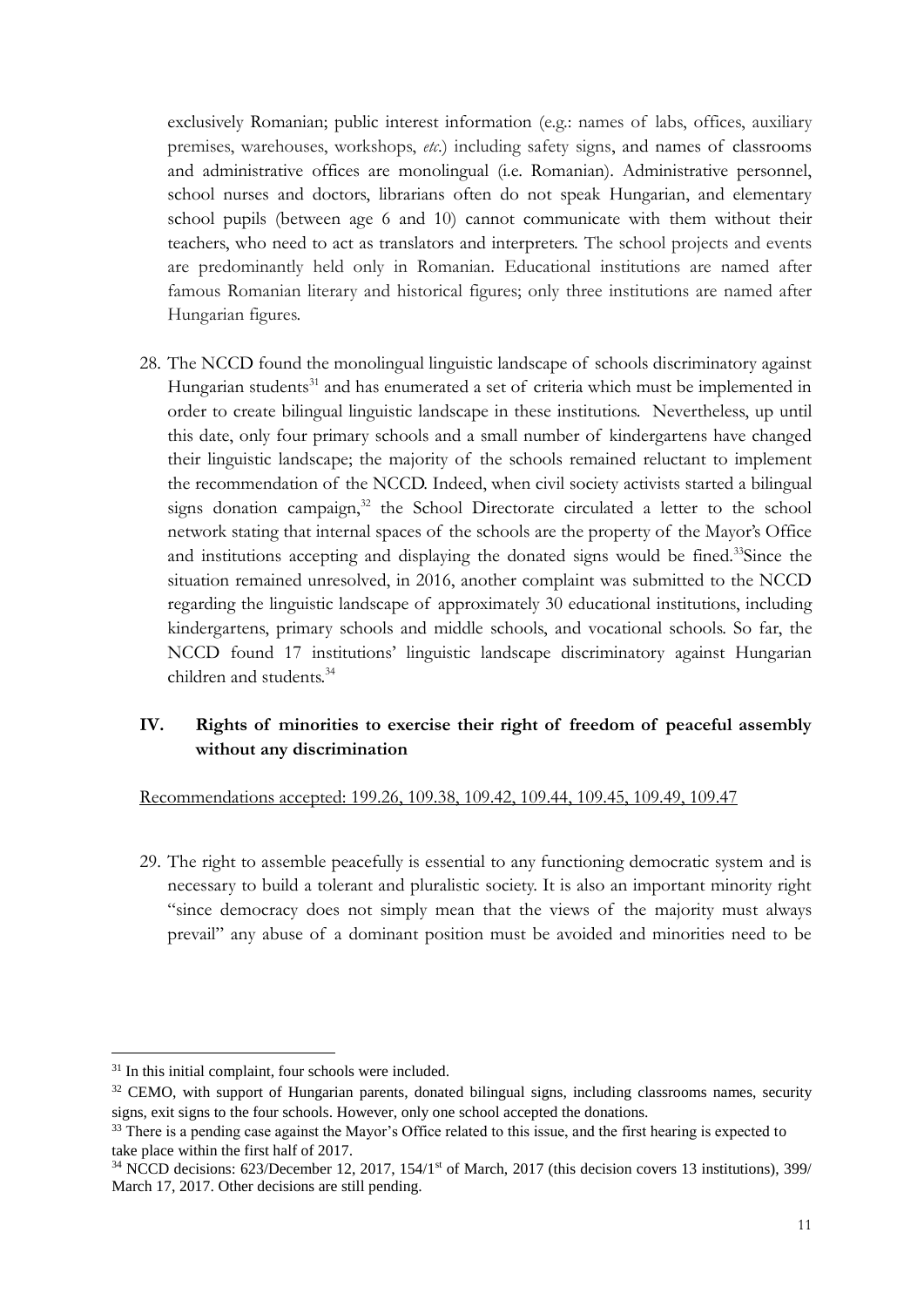treat equally.<sup>35</sup> In addition, the right to peacefully assembly is an important step in "the maintenance and development of culture and preservation of minority identities."36

- 30. Despite constitutional guarantees, public authorities have consistently tried to restrict the right of peacefully assembly of the Hungarian speaking Szekler community, particularly through prior restraint on and sanctions and penalties imposed during/after their annual event, the Day of Szekler Freedom (DSF). The DSF is organised annually on 10 March in Tîrgu Mureș/Marosvásárhely, by SNC, attracting 10,000-40,000 participants. One of its main goals is to protest the planned administrative reforms, which would merge three counties with substantial Szekler-Hungarian population (Harghita/Hargita-82.9%, Covasna/Kovászna-73.79% and Mureş/Maros-38.09%) into a larger administrative region (together with overwhelmingly Romanian Alba, Sibiu, and Brașov counties), in which the proportion of Szekler-Hungarians would drop below 30%.
- 31. Following a peaceful demonstration on 10 March 2014, the local law enforcement agency fined the organisers for 12,000 RON (2700 EUR) for "organising and conducting undeclared, unregistered or prohibited public meetings" because they failed to obtain a prior authorisation from the police. However, Law 60/1991 requires organisers only to submit an advance notice of the intent to hold an assembly but not a request for permission from the law enforcement agency. <sup>37</sup>Prior notification about the assembly was submitted to public authorities in a proper and timely manner, in line with the relevant provisions of the law. Since organisers received no response from authorities in advance of the event indicating any restrictions, they properly assumed that they had a right to proceed.
- 32. The following year, in 2015, the Mayor issued a prior place and manner restriction in relation to the DSF, claiming that it leads to "ethnic unrest", and turns the city into a "conflict zone."<sup>38</sup>However, it should be emphasised that relevant international law makes it clear that public order restrictions should be imposed *only if* there is "compelling and evidence demonstrating that those organising or participating in the particular event are planning to use violence themselves," or "participants will themselves use or incite imminent, lawless and disorderly action and that such action is likely to occur."<sup>39</sup>Prior restrictions imposed on the basis of the possibility of minor incidents of violence are disproportionate and constitutes a violation of the right of freedom of peaceful assembly.<sup>40</sup>Furthermore, the presence of a hostile audience is also an illegitimate ground for restricting the right of peaceful assembly. Indeed, the state has a positive duty to actively protect peaceful assemblies, particularly where the persons organising and

<sup>&</sup>lt;sup>35</sup> OSCE Office for Democratic Institutions and Human Rights: Guidelines on Freedom of Peaceful Assembly, 2 nd edition, 2010, (OSCE Guidelines) para 7.

<sup>36</sup>Ibid, Explanatory notes, para, 3.

 $37$ The organisers filed lawsuit against the law enforcement agency, but the case is still pending after more than 3 years.

<sup>&</sup>lt;sup>38</sup>The appeal of this decision was dismissed due to procedural reasons.

<sup>39</sup>OSCE Guidelines, paras, 71-73.

<sup>40</sup>*Ibid.*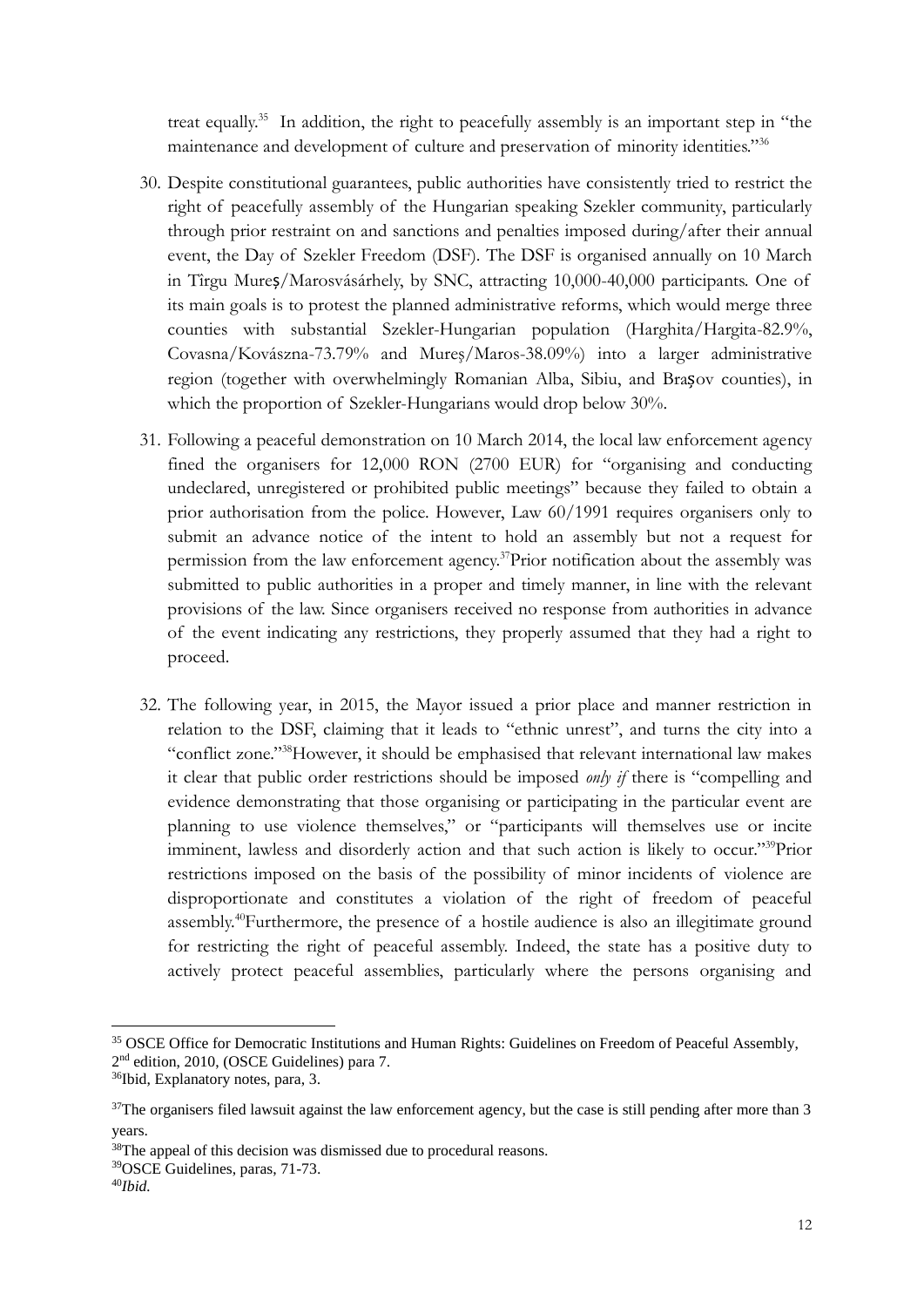participating in an assembly are advocating a view that is unpopular among the majority, increasing the possibility of hostile opposition.<sup>41</sup>

- 33. In an attempt to prevent prior restriction of future events, the organisers submitted a notice to public authorities well in advance about the holding of the DSF in the subsequent years. In their response, the authorities argued that organising the DSF in 2016 would be problematic, given that it falls into an election year, and that road construction works had been planned due to which public security across the town would be constantly changing. The organisers appealed the decision, and the Court ruled in favour of them concluding that the above mentioned arguments of public authorities lacked any kind of legal basis to place restriction on the event, and that the organisers fulfilled all prior notification requirements.<sup>42</sup>
- 34. In 2016, a week after the DSF was peacefully held, penalties were imposed; this time targeting not only the organisers but also participants. Moreover, exceptionally high fines were issued. In fifty instances, 66,000 RON (13,700 EUR) fines were issued for participating in an undeclared, unregistered or prohibited public meeting; and 9,800 RON (2,200 EUR) in more than forty cases for noise disturbance.<sup>43</sup> It should be noted that according to relevant international standards, any restrictions imposed on freedom of assembly must be proportional, <sup>44</sup> and the imposition of disproportionate sanctions constitute unlawful interference with the right to freedom of peaceful assembly.<sup>45</sup>
- 35. Freedom of peaceful assembly is to be enjoyed equally by everyone, so public authorities must not discriminate against a particular group or individual when regulating the freedom of assembly. Therefore, it is worth comparing the restriction of the right of peaceful assembly of the Szekler community with the approach of public authorities to extremist groups.
- 36. The far-right *Noua Dreaptă* (New Right) movement repeatedly organises marches in Hungarian majority areas, chanting offending and hateful slogans such as "Get Hungarians out of the country!", "Romanian language is the only ruler" or that "Romania is for Romanians".<sup>46</sup> However, their events never encountered any contentbased, time-place-or manner or sight-and-sound restrictions and sanctions and penalties were seldom if ever imposed during or after their events, even when they failed to fulfil the advance notice requirement.<sup>47</sup>

<sup>41</sup>*Ibid*., 33.

 $42$ Decision No. 16/2016 of 8 January, 2016.

<sup>&</sup>lt;sup>43</sup> These allegations came despite the fact that the organisers filed a prior notification, according to the provisions of the law with the Mayor's Office already on 2 March 2015, announcing that they will hold the DSF in the same place also on 10 March 2016 and 2017.

<sup>44</sup>OSCE Guidelines, 39.

<sup>45</sup>*Ibid*., 109.

<sup>46</sup>[http://www.maszol.ro/index.php/belfold/39447-magyarellenes-roman-unnep-](http://www.maszol.ro/index.php/belfold/39447-magyarellenes-roman-unnep-sepsiszentgyorgyon)

[sepsiszentgyorgyon.](http://www.maszol.ro/index.php/belfold/39447-magyarellenes-roman-unnep-sepsiszentgyorgyon)[http://www.nyugatijelen.com/jelenido/a\\_magyar\\_irredentizmus\\_ellen\\_tuntetnek\\_aradon.ph](http://www.nyugatijelen.com/jelenido/a_magyar_irredentizmus_ellen_tuntetnek_aradon.php) [p.http://www.kozpont.ro/hirek/belfold/marosvasarhelyen](http://www.nyugatijelen.com/jelenido/a_magyar_irredentizmus_ellen_tuntetnek_aradon.php)[-tuentetett-az-ujjobboldal/,](http://www.kozpont.ro/hirek/belfold/marosvasarhelyen-tuentetett-az-uj-jobboldal/)

<sup>47</sup>[http://mno.hu/hatarontul/a-szekelyek-nem-magyarok-tuntettek-a-szelsonacionalistak-1138066.](http://mno.hu/hatarontul/a-szekelyek-nem-magyarok-tuntettek-a-szelsonacionalistak-1138066) See video on the event at: [http://ziuadecj.realitatea.net/eveniment/noua-dreapta-a-pichetat-consulatul-maghiar-din](http://ziuadecj.realitatea.net/eveniment/noua-dreapta-a-pichetat-consulatul-maghiar-din-cluj-fotovideo--106254.html)[clujfotovideo--106254.html,](http://ziuadecj.realitatea.net/eveniment/noua-dreapta-a-pichetat-consulatul-maghiar-din-cluj-fotovideo--106254.html) accessed: 2017.06.17.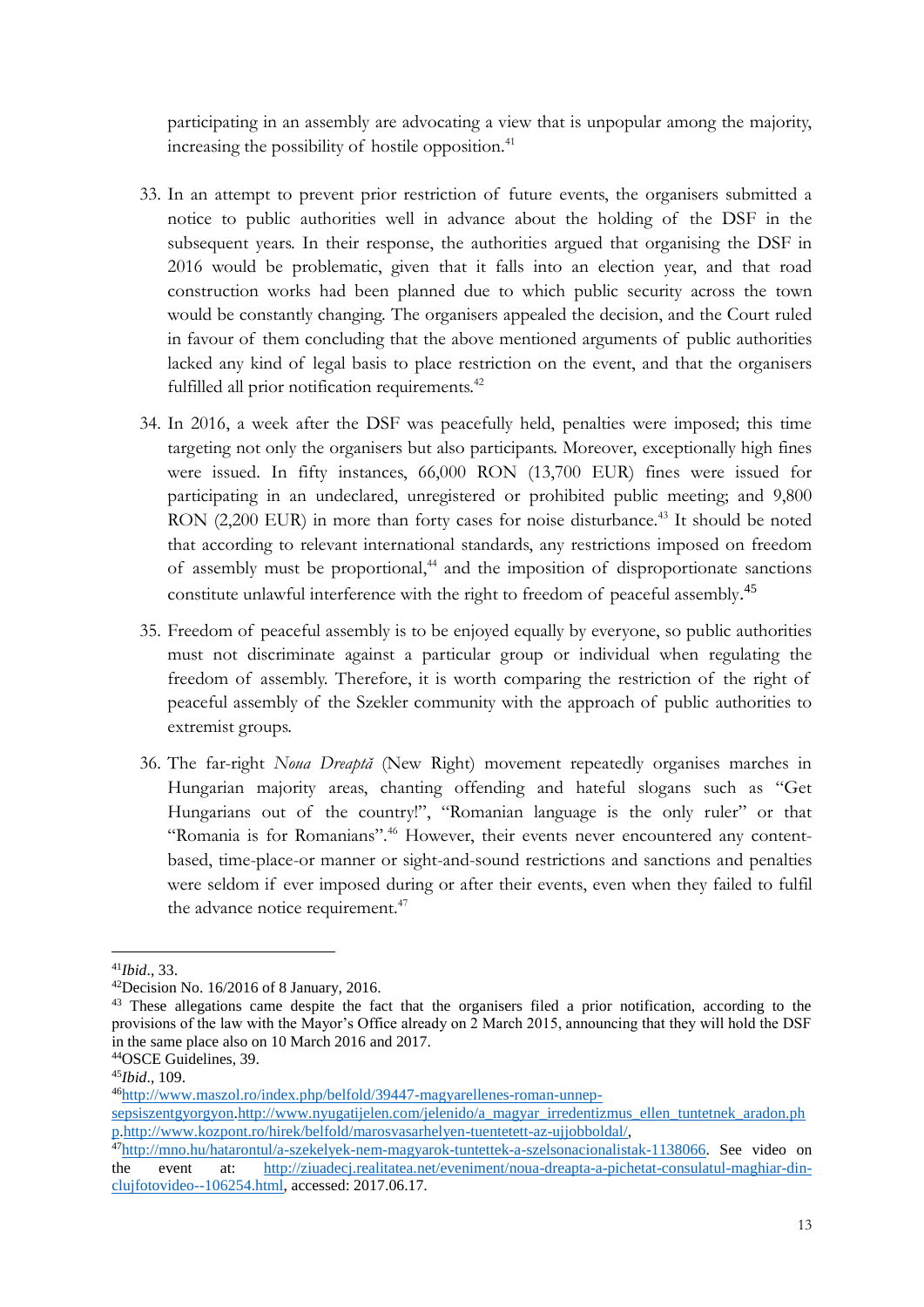#### **RECOMMENDATIONS**

## **Submitting organisations request that the Working Group to make the following recommendations to Romania:**

- 1. Amend any relevant national legislation without delay in order to ensure full compliance with all obligations stemming from the ratification of minority rights treaties, including the FCNM and ECRML. In particular, ensure that relevant domestic law explicitly requires the display of street names and other topographical indications intended for the public in the minority language.
- 2. Ensure full implementation of the law on public administration and clarify the legal uncertainty about the use of census data to interpret the threshold requirement for displaying topographical signs in minority languages.
- 3. Review and revise the *curricula* and history textbooks to ensure that diversity of cultures and perspective of minorities are reflected and that stereotypes and prejudices are eliminated.
- 4. Implement relevant recommendations of the NCCD in relation to minority rights, including linguistic landscapes of educational institutions.
- 5. Ensure equal access to education of minorities by guarantying that school enrolment plans and the numerical threshold for creation of classes are not used a discriminatory way and by removing any physical or financial barriers in accessing education in minority language.
- 6. Take necessary steps to ensure equal access to technical and vocational education in the minority language.
- 7. Take measures to ensure that minority pupils learn Romanian language and literature as a second language from kindergarten to high school based on a separate curriculum addressing their language needs.
- 8. Guarantee the right of freedom of assembly of minorities without discrimination; in particular ensure that the rights of participants and organisers of the Day of Szekler Freedom are not unduly restricted.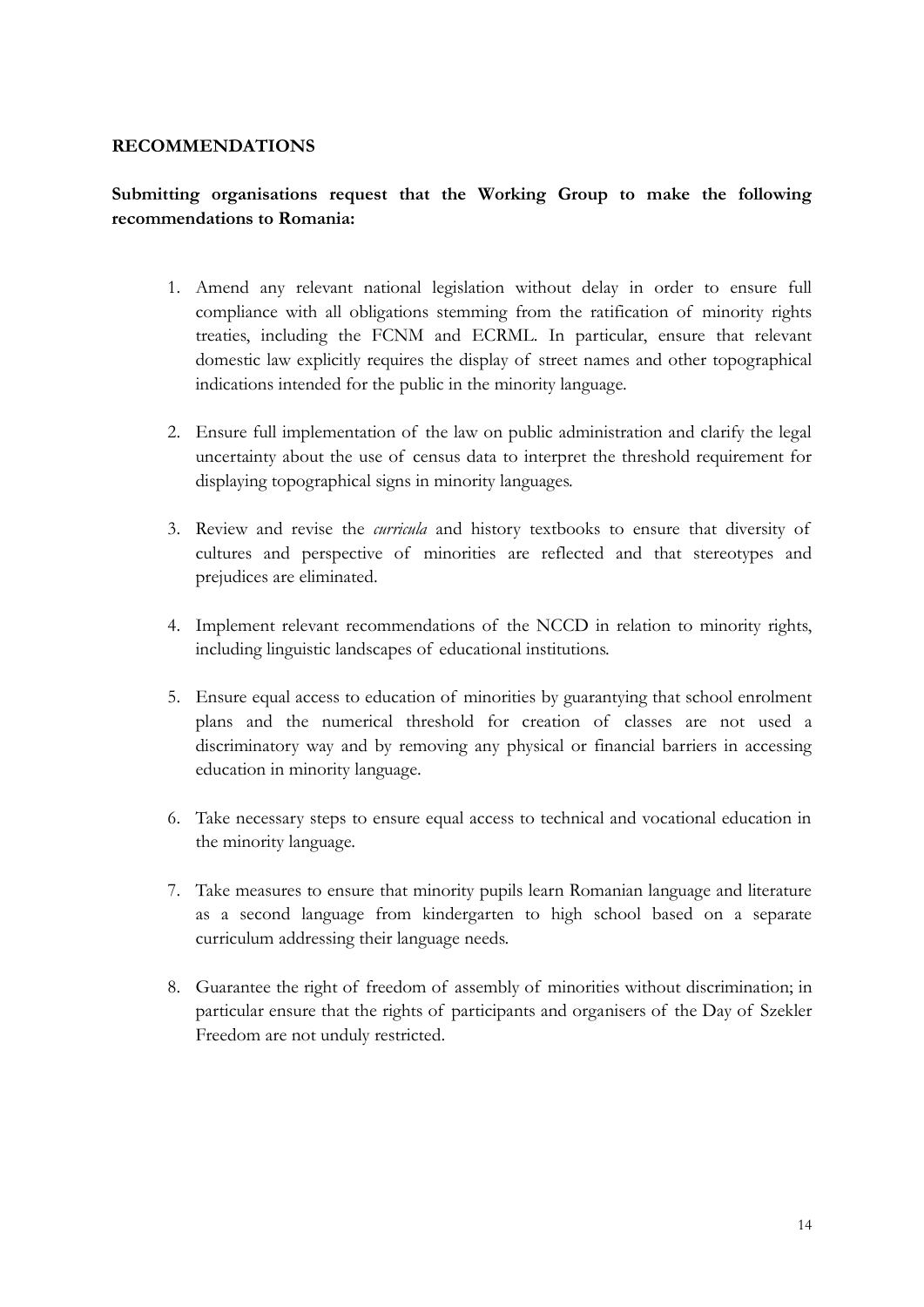### **APPENDIX 1**

These data were collected between December 2016 and January 2017. Table 1 illustrates the situation of those settlements and Table 2 of those administrative units where Hungarians represented over 20% of the local population based on the 1992 census at the time of the Law No 215/2001 coming into force.

Article 76 of the Law No 215/2001 refers to administrative units in relation to the 20% threshold, while the legal document outlining the method of its implementation refers to settlements. This differentiation is important as for example based on the letter of the law; linguistic rights might not need to be guaranteed in a village where Hungarians represent 70% of the local population if the village is part of a larger Romanian-majority municipality.